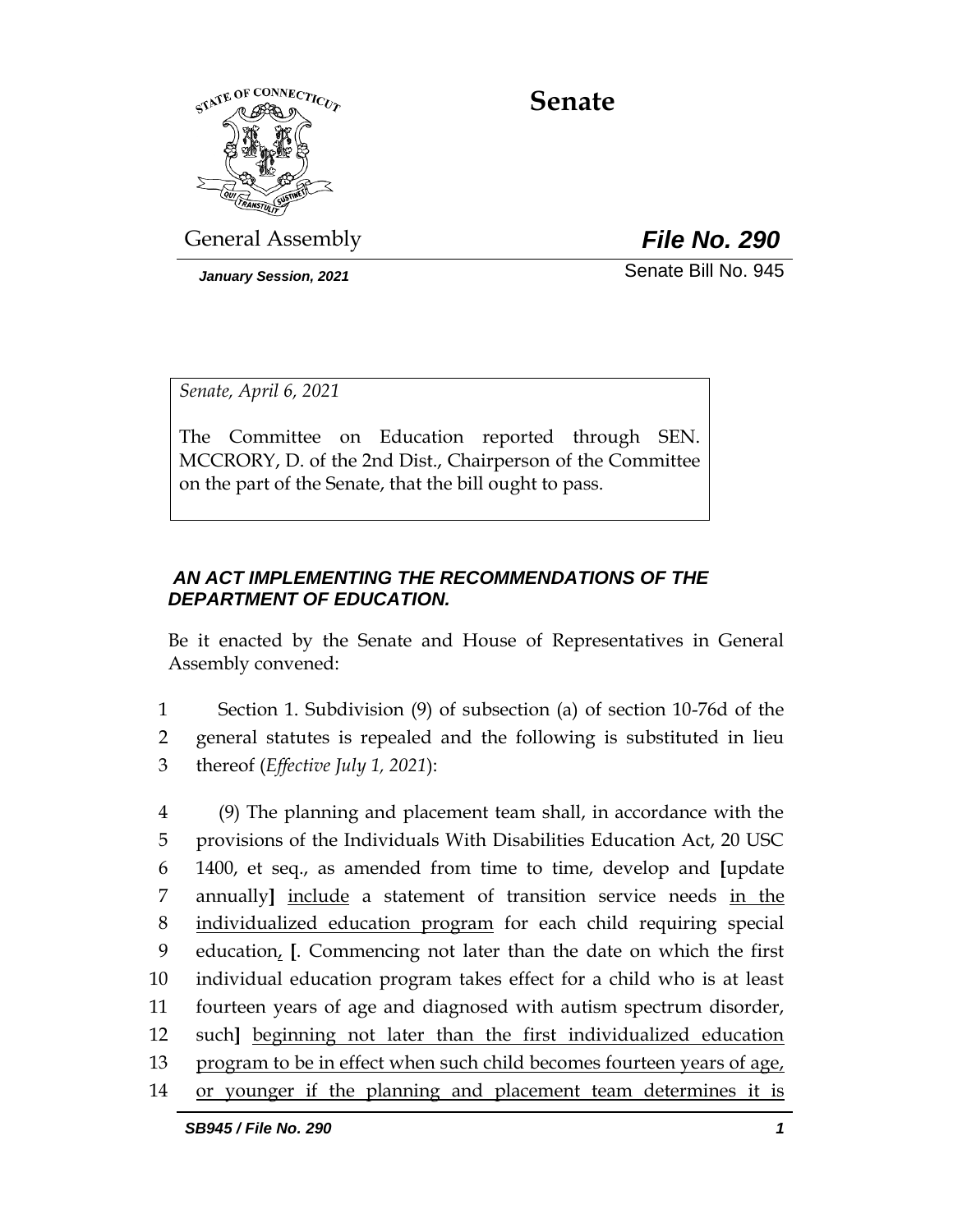appropriate. Such individualized education program shall include (A) appropriate measurable postsecondary goals based upon age- appropriate transition assessments related to training, education, employment and, where appropriate, independent living skills; and (B) the transition services, including courses of study, needed to assist **[**a**]** such child in reaching those goals. **[**The individual**]** Such individualized education program shall be updated annually thereafter in accordance with the provisions of this subdivision. Nothing in this subdivision shall be construed as requiring the Department of **[**Rehabilitation**]** Aging and 24 Disability Services to lower the age of transitional services for a child with disabilities from sixteen to fourteen years of age.

 Sec. 2. Section 10-145h of the general statutes is repealed and the following is substituted in lieu thereof (*Effective July 1, 2021*):

 (a) On and after July 1, **[**2015**]** 2021, the State Board of Education shall require an applicant for certification as a bilingual education teacher to demonstrate written competency in English and written and oral competency in the other language of instruction as a condition of certification **[**.**]** as follows: (1) Written competency in English shall be demonstrated by (A) successful passage of the essential skills test approved by the State Board of Education, **[**. Written**]** or (B) a bachelor's degree, or its equivalent, from a regionally accredited institution of higher education in which the language of instruction is English, and (2) 37 written competency in the other language shall be demonstrated  $(A)$  on an examination, if available, of comparable difficulty as specified by the 39 Department of Education, or (B) a bachelor's degree, or its equivalent, from a regionally accredited institution of higher education in which the language of instruction is in the other language. If such an examination is not available, competency shall be demonstrated by an appropriate alternative method as specified by the department. Oral competency in the other language shall be demonstrated by an appropriate method specified by the Department of Education.

 (b) On and after July 1, 2015, the State Board of Education shall require persons seeking to become (1) elementary level bilingual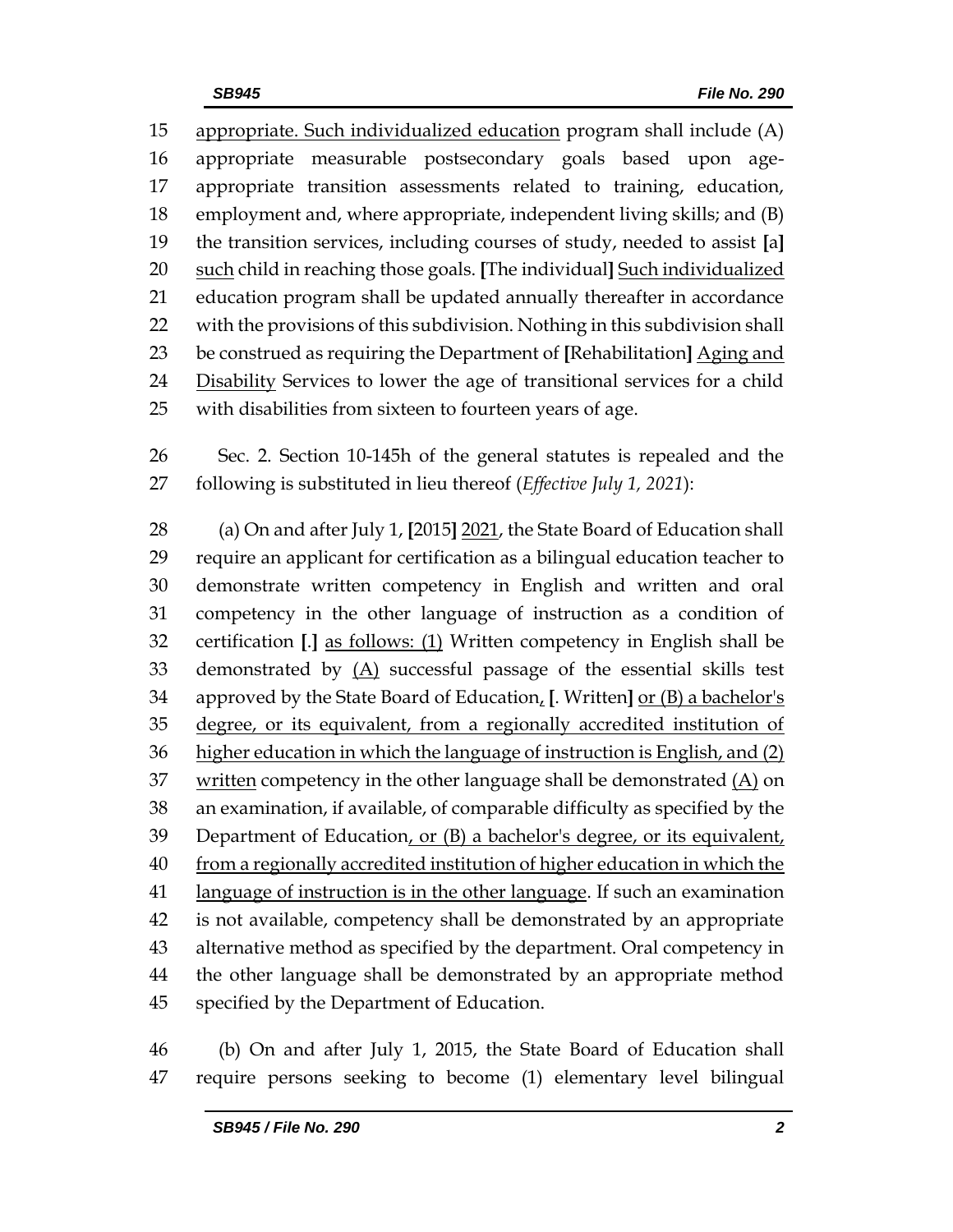education teachers to meet coursework requirements in elementary education and bilingual education, and (2) secondary level bilingual education teachers to meet coursework requirements in both the subject area they will teach and in bilingual education. The State Board of Education may issue an endorsement in bilingual education to an applicant who has (A) completed coursework requirements in (i) elementary education and bilingual education, or (ii) the subject area they will teach and bilingual education, and (B) successful passage of examination requirements for bilingual education, as approved by the State Board of Education.

 (c) On and after July 1, 2000, the State Board of Education shall require bilingual education teachers holding provisional educator certificates to meet the requirements of this subsection in order to qualify for a professional educator certificate to teach bilingual education. (1) Such bilingual education teachers who teach on the elementary level shall take fifteen credit hours in bilingual education and fifteen credit hours in language arts, reading and mathematics. (2) Such bilingual education teachers who teach on the middle or secondary level shall take fifteen credit hours in bilingual education and fifteen credit hours in the subject matter that they teach. Such professional educator certificate shall be valid for bilingual education and the grade level and content area of preparation.

70 (d) On and after July 1, 2021, certification in (1) elementary bilingual education shall be valid for grades kindergarten to nine, inclusive, and (2) middle grades bilingual education shall be valid for grades four to nine, inclusive.

 (e) Not later than January 1, 2022, the Commissioner of Education shall approve guidelines for unique endorsements to authorize the teaching of secondary bilingual humanities and secondary bilingual science, technology, engineering and mathematics courses.

 (f) (1) A certified bilingual education teacher who has completed at least fifteen semester hours of credit in combined content coursework in the humanities shall be eligible to teach secondary humanities courses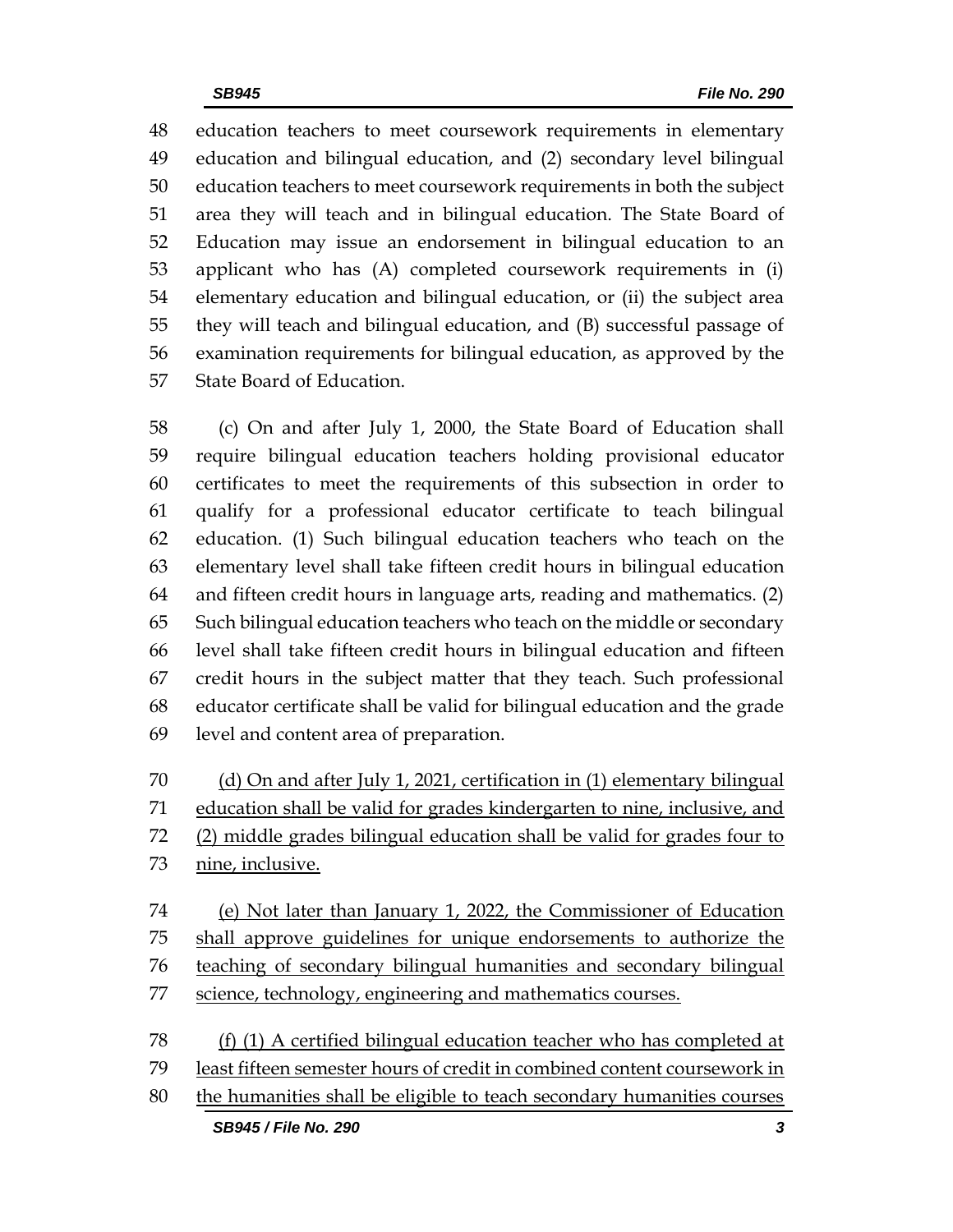| 81  | in a bilingual education program.                                           |
|-----|-----------------------------------------------------------------------------|
| 82  | (2) A certified teacher who does not hold an endorsement in bilingual       |
| 83  | education shall be eligible to teach secondary humanities courses in a      |
| 84  | bilingual education program if such teacher completes (A) fifteen           |
| 85  | semester hours of credit in combined content coursework in the              |
| 86  | humanities, and (B) the required coursework and testing for a bilingual     |
| 87  | endorsement under this section.                                             |
| 88  | (g) (1) A certified bilingual education teacher who has completed at        |
| 89  | least fifteen semester hours of credit in combined content coursework in    |
| 90  | the fields of science, technology, engineering or mathematics shall be      |
| 91  | eligible to teach secondary courses in such fields in a bilingual education |
| 92  | program.                                                                    |
| 93  | (2) A certified teacher who does not hold an endorsement in bilingual       |
| 94  | education shall be eligible to teach secondary science, technology,         |
| 95  | engineering or mathematics courses in a bilingual education program if      |
| 96  | such teacher completes (A) fifteen semester hours of credit in combined     |
| 97  | content coursework in the fields of science, technology, engineering or     |
| 98  | mathematics, and (B) the required coursework and testing for a              |
| 99  | bilingual endorsement under this section.                                   |
| 100 | Sec. 3. Section 10-145m of the general statutes is repealed and the         |
| 101 | following is substituted in lieu thereof (Effective July 1, 2021):          |
| 102 | (a) The State Board of Education, upon receipt of a proper                  |
| 103 | application, shall issue a resident teacher certificate to any applicant in |
| 104 | the certification endorsement areas of elementary education, middle         |
| 105 | grades education, secondary academic subjects, special subjects or          |
| 106 | fields, special education, early childhood education and administration     |
| 107 | and supervision, who (1) holds a bachelor's degree from an institution      |
| 108 | of higher education accredited by the Board of Regents for Higher           |
| 109 | Education or Office of Higher Education or regionally accredited, (2)       |
| 110 | [possesses a minimum undergraduate college cumulative grade point           |
| 111 | average of 3.00, (3)] has completed a major or thirty semester hours of     |
| 112 | content specific credit or achieved a qualifying score, as determined by    |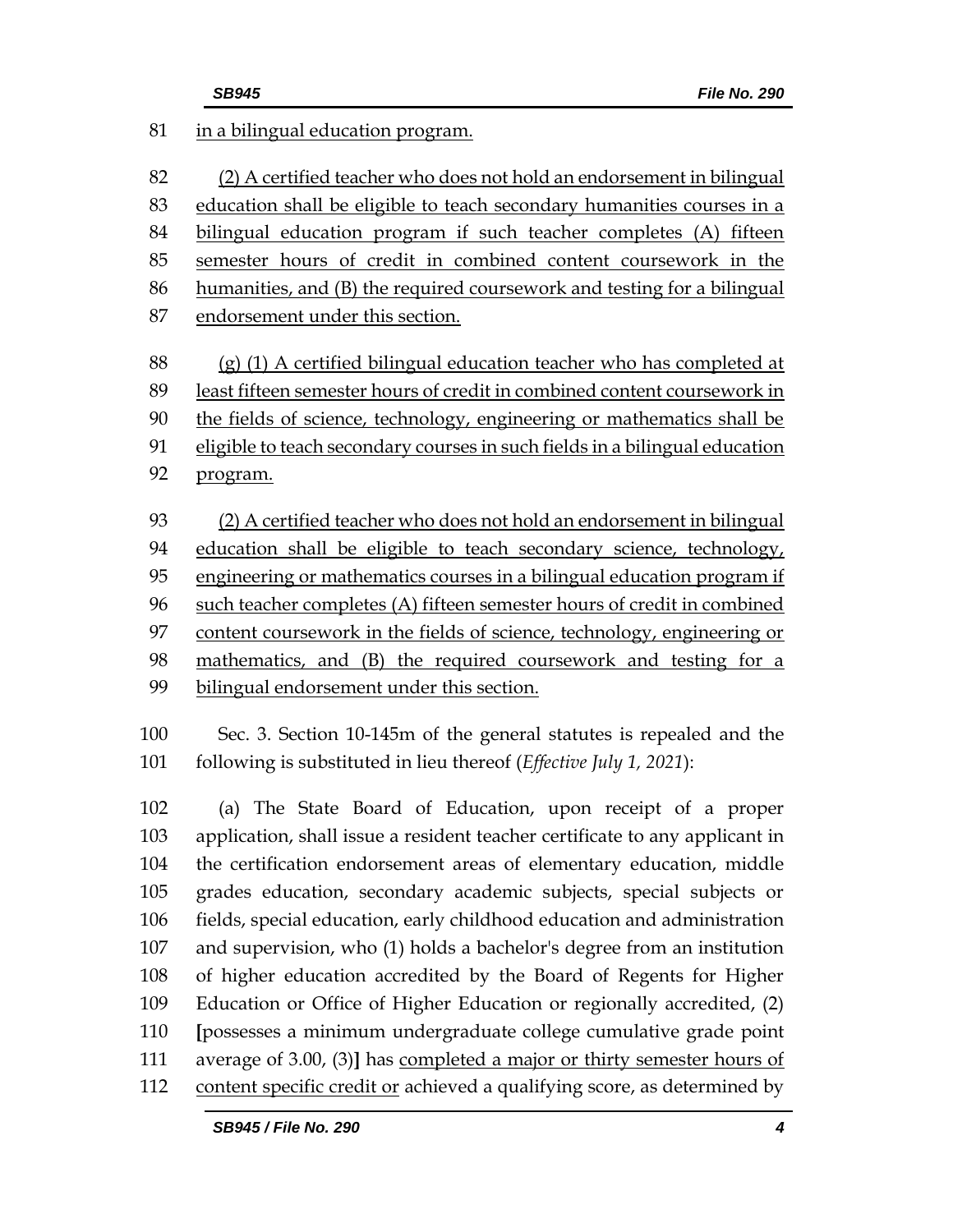the State Board of Education, on the appropriate State Board of Education approved subject area assessment, and **[**(4)**]** (3) is enrolled in 115 an alternate route to certification program or post-bachelor degree program leading to educator certification, approved by the State Board of Education, that meets the guidelines established by the **[**No Child Left Behind Act, P.L. 107-110**]** Every Student Succeeds Act, P.L. 114-95.

 (b) Each such resident teacher certificate shall be valid for two years, and may be extended by the Commissioner of Education for an additional one year for good cause upon the request of the superintendent of schools for the school district employing such person.

 (c) During the period of employment in a public school, a person holding a resident teacher certificate shall be the teacher of record and be under the supervision of the superintendent of schools or of a principal, administrator or supervisor designated by such superintendent who shall regularly observe, guide and evaluate the performance of assigned duties by such holder of a resident teacher certificate.

 (d) Notwithstanding the provisions of subsection (a) of section 10- 145b, on and after July 1, 2009, the State Board of Education, upon receipt of a proper application, shall issue an initial educator certificate, which shall be valid for three years, to any person who (1) successfully completed an alternate route to certification program, approved by the State Board of Education, that meets the guidelines established by the No Child Left Behind Act, P.L. 107-110, (2) taught successfully as the teacher of record while holding a resident teacher certificate, and (3) meets the requirements established in subsection (b) of section 10-145f.

 Sec. 4. Subsection (a) of section 10-221d of the general statutes is repealed and the following is substituted in lieu thereof (*Effective from passage*):

 (a) As used in this section and sections 10-232b and 10-232c, "eligible school operator" means a school or school district authorized to receive national criminal history record information from the Federal Bureau of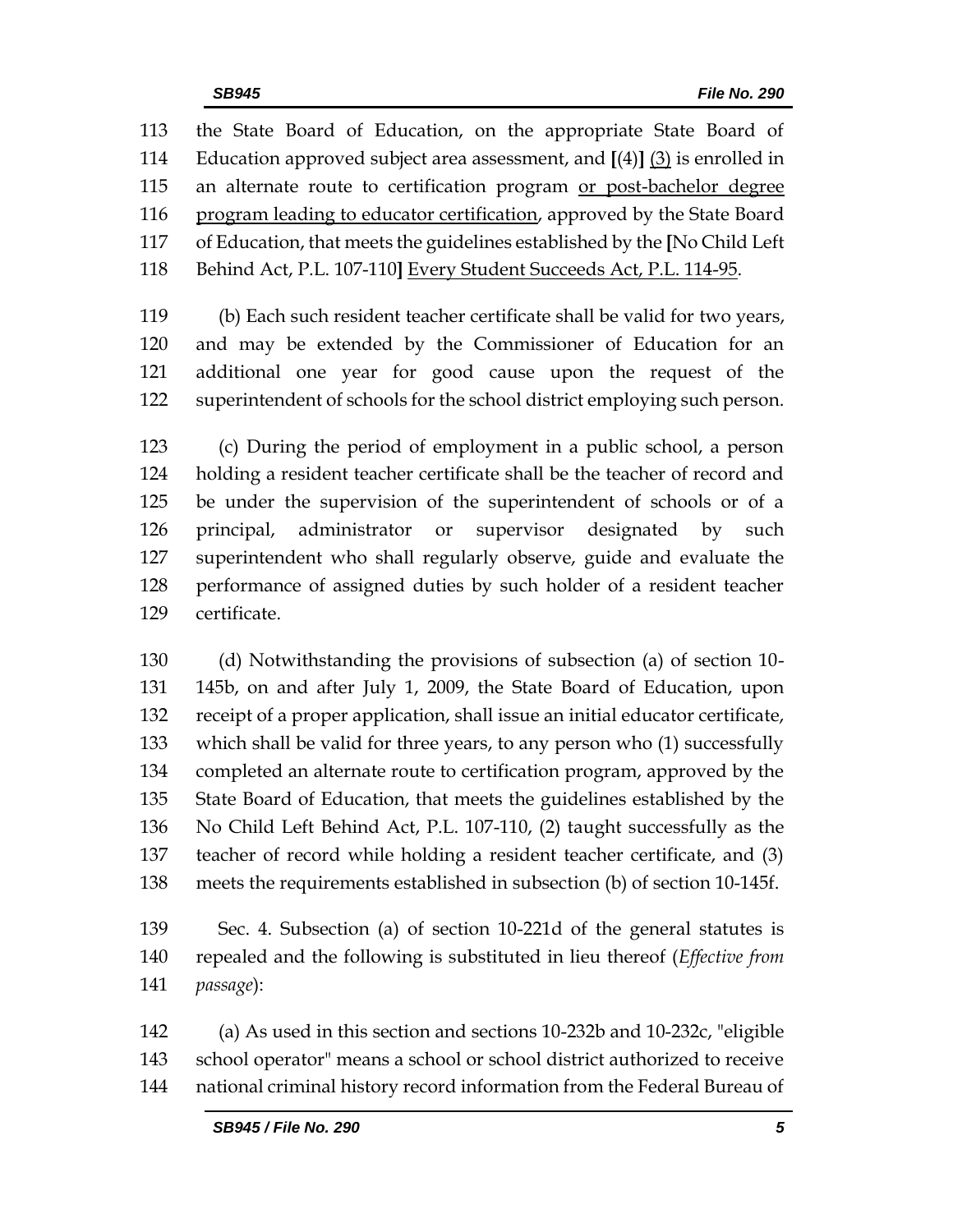Investigation pursuant to P.L. 92-544, and shall include a local or regional board of education, the Technical Education and Career System **[**, the governing council of a state or local charter school, a cooperative arrangement pursuant to section 10-158a**]** and an interdistrict magnet school operator other than an operator who is a third-party not-for-profit corporation approved by the Commissioner of Education.

 Sec. 5. Subsection (a) of section 10-232a of the general statutes is repealed and the following is substituted in lieu thereof (*Effective from passage*):

 (a) As used in this section and sections 10-232b and 10-232c, "nongovernmental school operator" means an operator of an interdistrict magnet school that is a third-party not-for-profit corporation approved by the Commissioner of Education, the governing council of a state or local charter school, an endowed or incorporated academy approved by the State Board of Education pursuant to section 10-34, a special education facility approved by the State Board of Education pursuant to section 10-76d, as amended by this act, **[**or**]** the supervisory agent of a nonpublic school or a cooperative arrangement pursuant to section 10-158a.

 Sec. 6. Section 10-66rr of the general statutes is repealed and the following is substituted in lieu thereof (*Effective from passage*):

 On and after July 1, 2015, the State Board of Education shall require members of the governing council of a state or local charter school and members of a charter management organization to submit to a records check of the Department of Children and Families child abuse and neglect registry, established pursuant to section 17a-101k, and to state and national criminal history records checks before the state board grants initial certificates of approval for charters pursuant to section 10- 66bb, or before such members may be hired by the governing council of a state or local charter school or charter management organization. The governing council of a state or local charter school shall require each contractor doing business with a state or local charter school, who performs a service involving direct student contact, to submit to a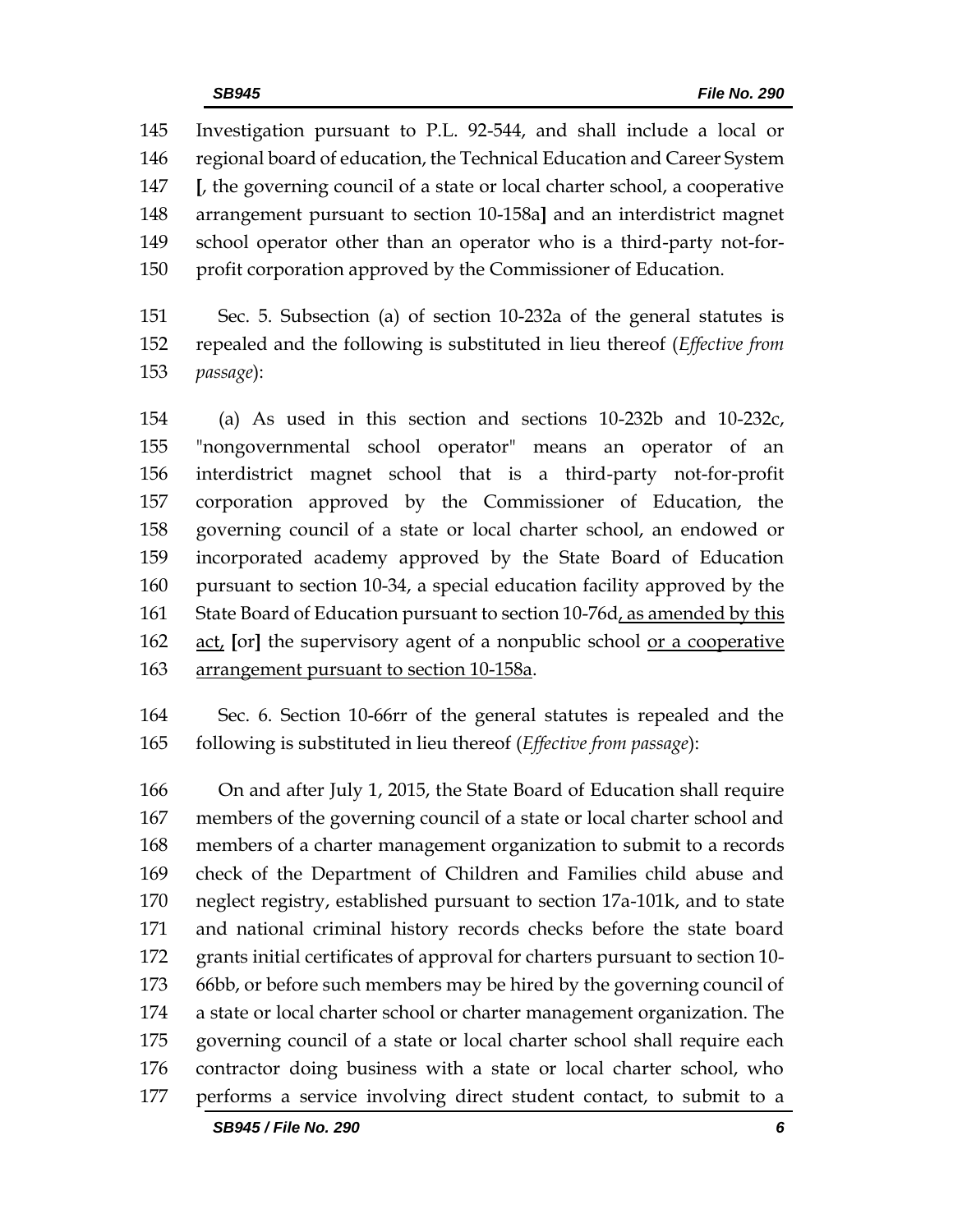records check of the Department of Children and Families child abuse and neglect registry, established pursuant to section 17a-101k, and to state and national criminal history records checks before such contractor begins to perform such service. **[**Any criminal history records checks required under this section shall be conducted in accordance with section 29-17a.**]**

 Sec. 7. (NEW) (*Effective from passage*) (a) The Department of Education may institute a civil action in the Superior Court, or in the United States District Court, where applicable, against any person, firm, corporation, business or combination thereof, including a charter management organization, it believes, or has reason to believe, has misused state funds or has engaged in the misuse of state resources, to enjoin said parties from continuing such conduct within this state and to seek repayment of such funds, as well as damages, on behalf of the state. In such actions the department shall be represented by the Attorney General.

 (b) Upon the institution of such civil action, the Attorney General shall have the right to take the deposition of any witness the Attorney General believes, or has reason to believe, has information relative to the prosecution of such action, upon application made to the Superior Court, notwithstanding the provisions of other statutes limiting depositions. The Attorney General shall also have the right to take such depositions in other states and to utilize the laws of such other states 201 relative to the taking of depositions where allowed by the laws of such states.

 (c) In any case where the misuse of state funds or resources or damages referred to in subsection (a) of this section shall be proven by a fair preponderance of the evidence, the court shall order repayment by any or all defendants of said damages through the Department of Education.

 (d) The court shall also have the right, in its discretion, to assess treble damages against said defendants.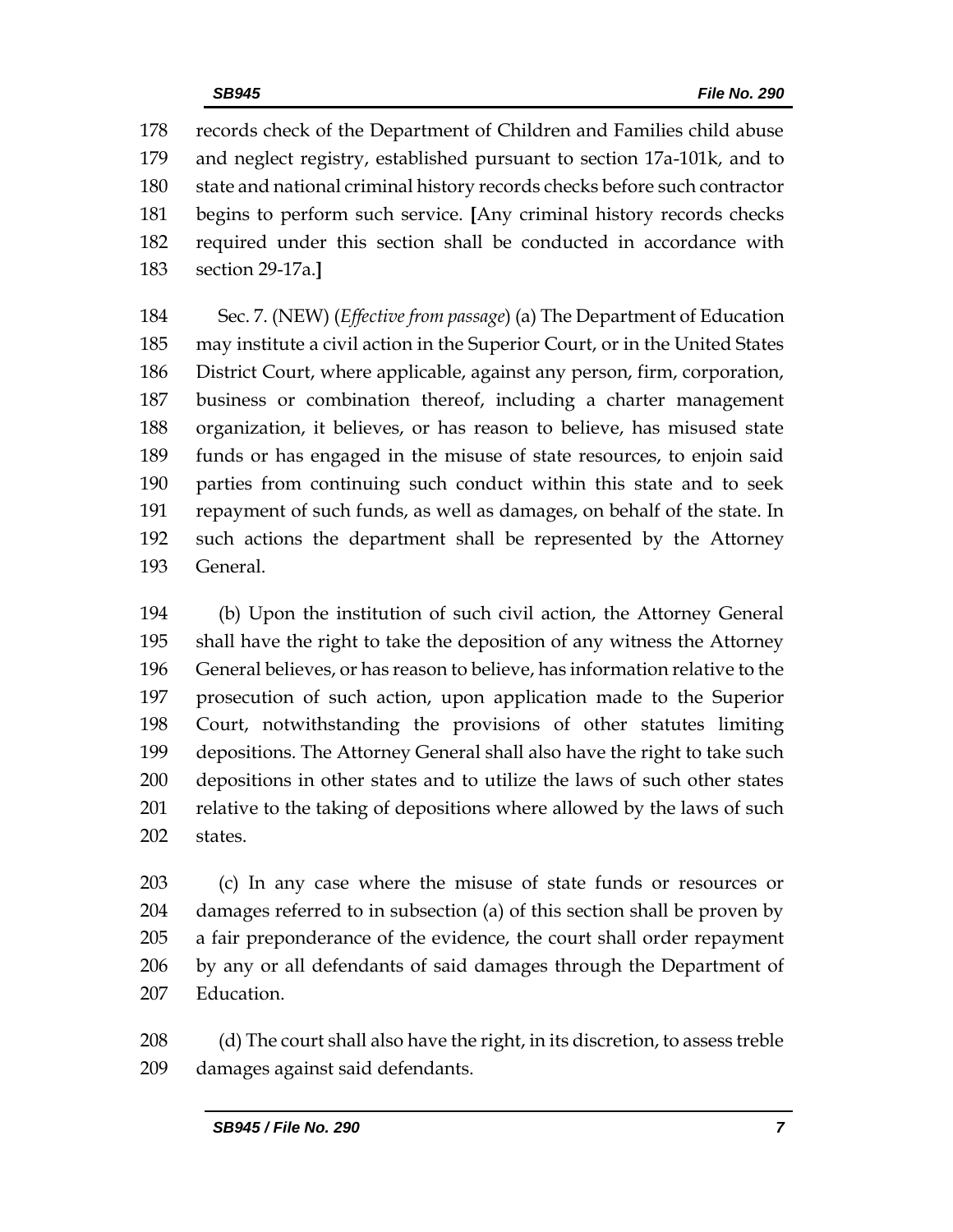Sec. 8. Subsection (c) of section 10-95 of the general statutes is repealed and the following is substituted in lieu thereof (*Effective July 1, 2021*):

 (c) **[**The board and the Commissioner of Education shall jointly recommend a candidate for superintendent of the Technical Education and Career System who shall be appointed as superintendent by the State Board of Education.**]** The superintendent of the Technical Education and Career System shall be hired in accordance with the provisions of section 10-95q. Such superintendent shall be responsible 219 for the operation and administration of the system. The board may enter into cooperative arrangements with local and regional boards of education, private occupational schools, institutions of higher education, job training agencies and employers in order to provide general education, vocational, technical, technological or postsecondary education or work experience. The superintendent, in conjunction with the commissioner, may arrange for training to be provided to the board 226 at such times, and on such matters, as are deemed appropriate to assist the board in the conduct of its business.

 Sec. 9. Section 10-76q of the general statutes is repealed and the following is substituted in lieu thereof (*Effective July 1, 2021*):

 (a) The State Board of Education, in accordance with regulations adopted by said board, shall: (1) Provide the professional services necessary to identify, in accordance with section 10-76a, children requiring special education who are enrolled at a technical education and career school; (2) identify each such child; (3) determine the appropriateness of the technical education and career school for the educational needs of each such child; (4) provide an appropriate educational program for each such child; (5) maintain a record thereof; and (6) annually evaluate the progress and accomplishments of special education programs provided by the Technical Education and Career System.

 (b) Where it is deemed appropriate that a child enrolled in a technical education and career school receive special education, the parents or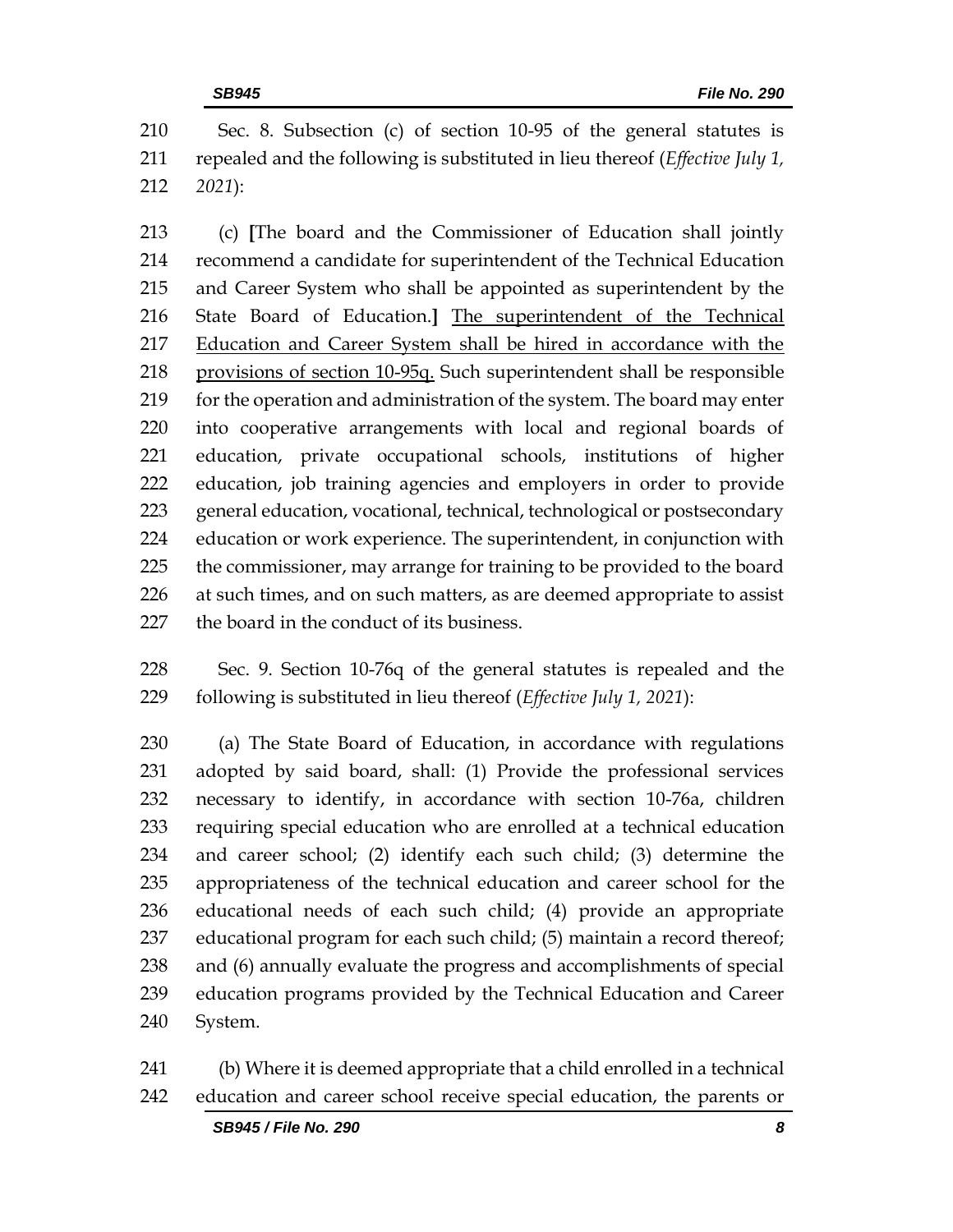guardian of such child shall have a right to the hearing and appeal process as provided for in section 10-76h.

 (c) **[**If a planning and placement team determines that a student requires special education services which preclude such student's participation in the vocational education program offered by a technical education and career school, the student shall be referred to the board of education in the town in which the student resides for the development of an individualized educational program and such board of education shall be responsible for the implementation and financing of such program.**]** Prior to a student's enrollment in a technical education and career school, the local or regional board of education for the town in which such student resides shall convene a planning and 255 placement team meeting. The purpose of such meeting shall be to address such student's transition to such technical education and career school and ensure that such student's individualized education program reflects the current supports and services that such student requires in order to access a free and appropriate public education in the least restrictive environment. A representative from such technical education and career school shall be invited to such meeting.

 Sec. 10. Subsection (g) of section 10-221a of the general statutes is repealed and the following is substituted in lieu thereof (*Effective July 1, 2021*):

 (g) Only courses taken in grades nine to twelve, inclusive, and that are in accordance with the state-wide subject matter content standards, adopted by the State Board of Education pursuant to section 10-4, shall satisfy the graduation requirements set forth in this section, except that a local or regional board of education may grant a student credit (1) toward meeting the high school graduation requirements upon the successful demonstration of mastery of the subject matter content described in this section achieved through educational experiences and opportunities that provide flexible and multiple pathways to learning, including cross-curricular graduation requirements, career and technical education, virtual learning, work-based learning, service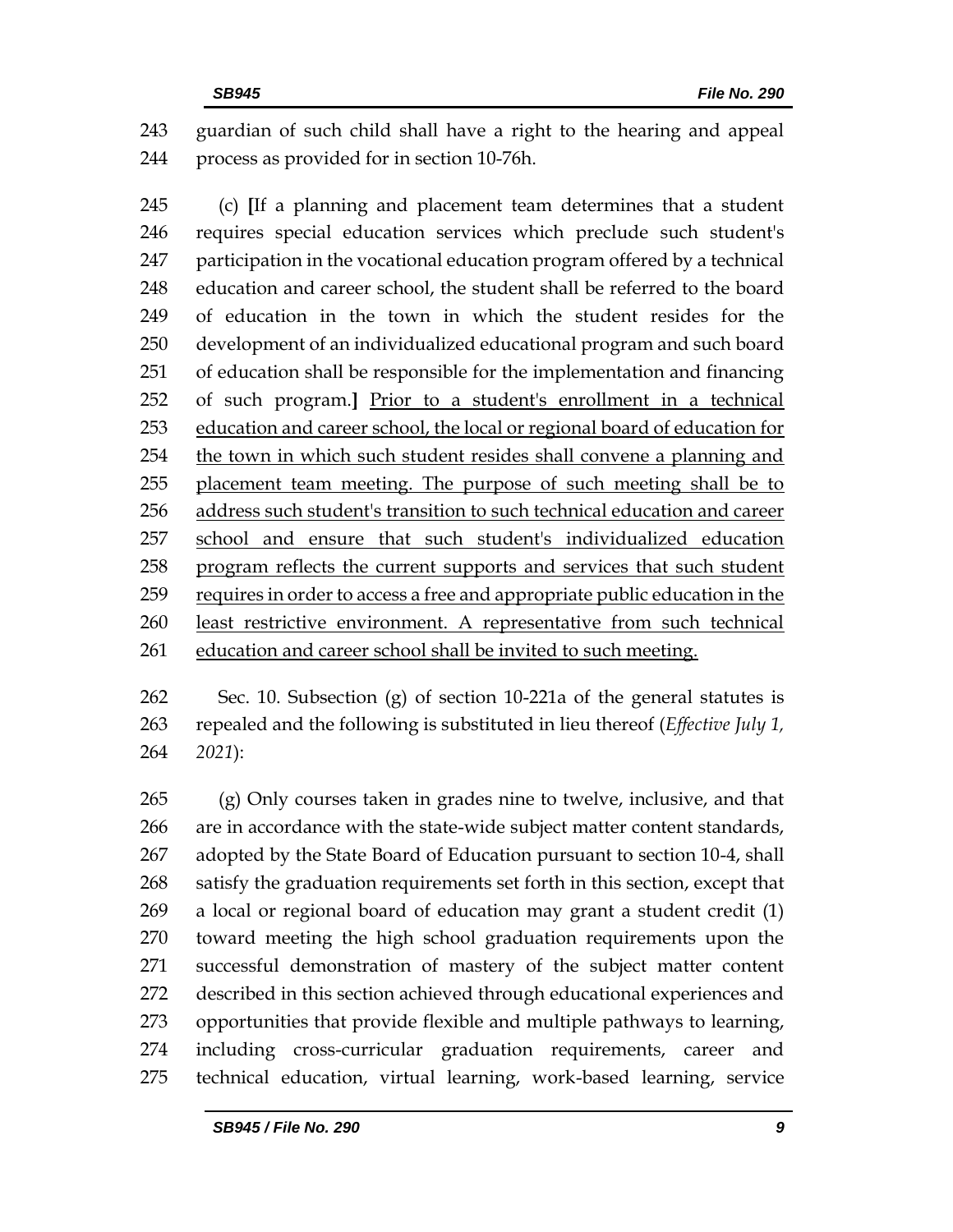learning, dual enrollment and early college, courses taken in middle school, internships and student-designed independent studies, provided such demonstration of mastery is in accordance with such state-wide subject matter content standards; (2) toward meeting a specified course requirement upon the successful completion in grade seven or eight of any course, the primary focus of which corresponds directly to the subject matter of a specified course requirement in grades nine to twelve, inclusive; (3) toward meeting the high school graduation requirement upon the successful completion of a world language course (A) in grade six, seven or eight, (B) through on-line coursework, or (C) offered privately through a nonprofit provider, provided such student achieves a passing grade on an examination prescribed, within available appropriations, by the Commissioner of Education and such credits do not exceed four; (4) toward meeting the high school graduation requirement upon achievement of a passing grade on a subject area proficiency examination identified and approved, within available appropriations, by the Commissioner of Education, regardless of the number of hours the student spent in a public school classroom learning such subject matter; (5) toward meeting the high school graduation requirement upon the successful completion of coursework during the school year or summer months at an institution accredited by the Board of Regents for Higher Education or Office of Higher Education or regionally accredited. One three-credit semester course, or its equivalent, at such an institution shall equal one-half credit for purposes of this section; or (6) toward meeting the high school graduation requirement upon the successful completion of on-line coursework, provided the local or regional board of education has adopted a policy in accordance with this subdivision for the granting of credit for on-line coursework. Such a policy shall ensure, at a minimum, that (A) the workload required by the on-line course is equivalent to that of a similar course taught in a traditional classroom setting, (B) the content is rigorous and aligned with curriculum guidelines approved by the State Board of Education, where appropriate, (C) the course engages students and has interactive components, which may include, but are not limited to, required interactions between students and their teachers,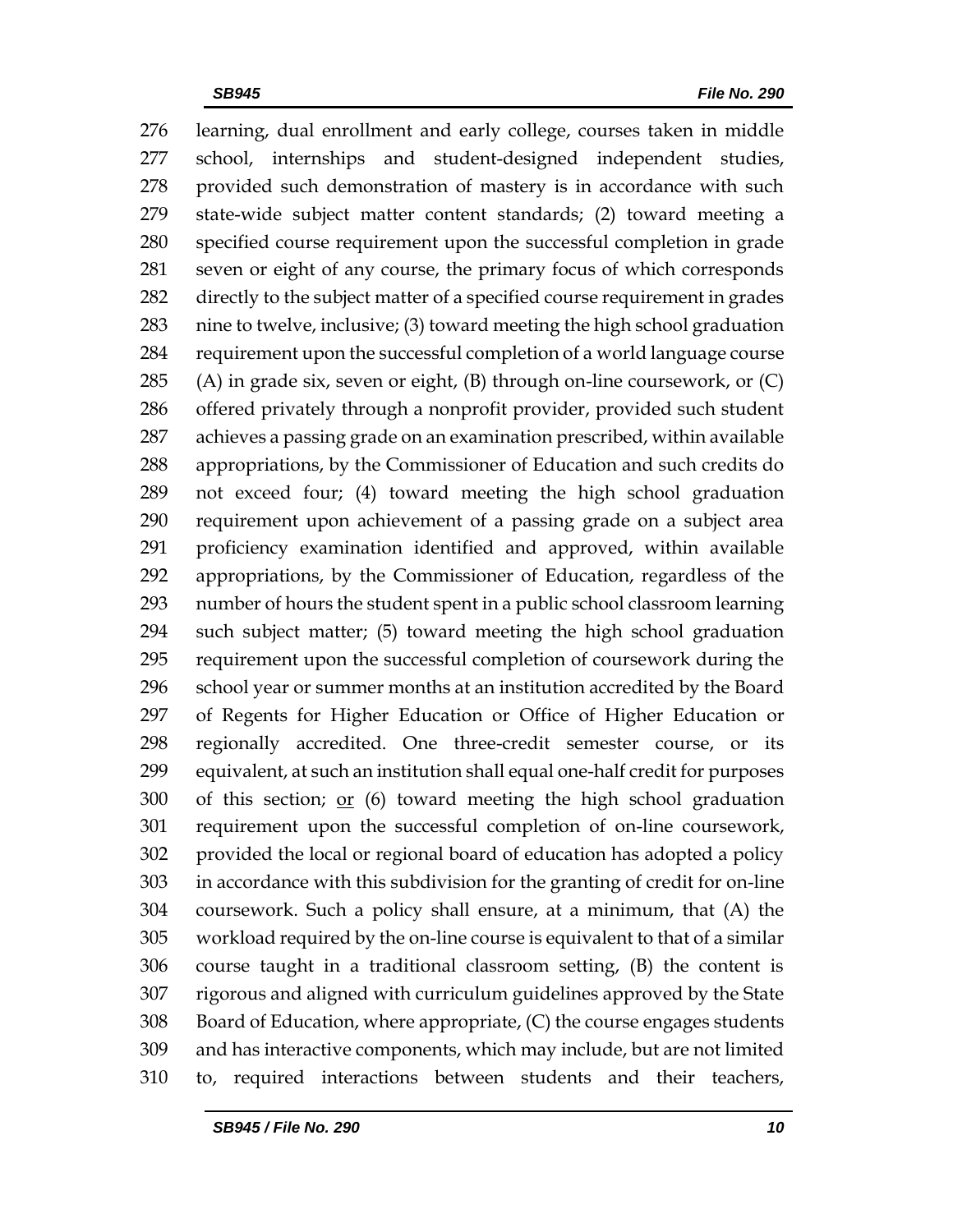participation in on-line demonstrations, discussion boards or virtual labs, (D) the program of instruction for such on-line coursework is planned, ongoing and systematic, and (E) the courses are (i) taught by teachers who are certified in the state or another state and have received training on teaching in an on-line environment, or (ii) offered by institutions of higher education that are accredited by the Board of Regents for Higher Education or Office of Higher Education or regionally accredited. **[**; or (7) toward meeting the high school graduation requirement upon the successful completion of the academic advancement program, pursuant to section 10-5c.**]**

 Sec. 11. Section 10-148b of the general statutes is repealed and the following is substituted in lieu thereof (*Effective July 1, 2021*):

 **[**(a)**]** On or before July 1, 2013, the Commissioner of Education shall create a program of professional development for teachers, as defined in section 10-144d, and principals in scientifically-based reading research and instruction, as defined in section 10-14u. Such program of professional development shall (1) count towards the professional development requirements pursuant to section 10-148a, (2) be based on data collected from student reading assessments, (3) provide differentiated and intensified training in reading instruction for teachers, (4) outline how mentor teachers will train teachers in reading instruction, (5) outline how model classrooms will be established in schools for reading instruction, (6) inform principals on how to evaluate classrooms and teacher performance in scientifically-based reading research and instruction, and (7) be job-embedded and local whenever possible. In the case of any certified individual who is required to complete the reading instruction survey, pursuant to section 10-145r, the program of professional development for such individual shall be designed using the results of such survey, in accordance with said section 10-145r.

 **[**(b) The Commissioner of Education shall annually review the professional development required under section 10-148a for certified employees who hold a professional educator certificate with an early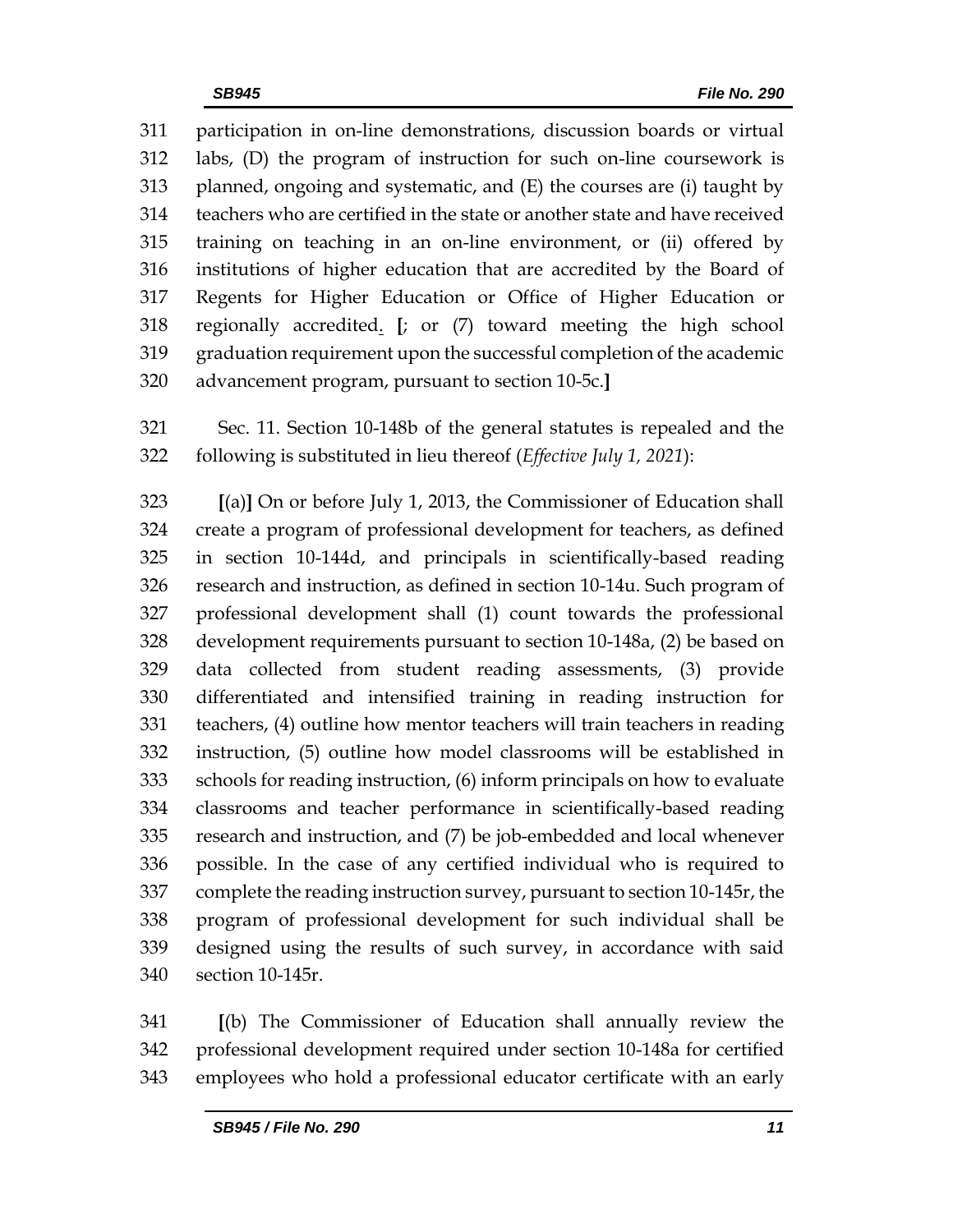childhood nursery through grade three or an elementary endorsement and who hold a position requiring such an endorsement. The commissioner shall assess whether such professional development meets the state goals for student academic achievement through implementation of the common core state standards adopted by the State Board of Education, research-based interventions in reading and the Individuals With Disabilities Education Act, 20 USC 1400 et seq., as amended from time to time. The commissioner shall submit such review to the joint standing committee of the General Assembly having cognizance of matters relating to education, in accordance with the provisions of section 11-4a.**]**

355 Sec. 12. Sections 10-3b, 10-5c and 10-10d of the general statutes are 356 repealed. (*Effective July 1, 2021*)

| This act shall take effect as follows and shall amend the following |              |                  |  |  |  |  |
|---------------------------------------------------------------------|--------------|------------------|--|--|--|--|
| sections:                                                           |              |                  |  |  |  |  |
|                                                                     |              |                  |  |  |  |  |
| Section 1                                                           | July 1, 2021 | $10-76d(a)(9)$   |  |  |  |  |
| Sec. 2                                                              | July 1, 2021 | 10-145h          |  |  |  |  |
| Sec. 3                                                              | July 1, 2021 | 10-145m          |  |  |  |  |
| Sec. 4                                                              | from passage | $10-221d(a)$     |  |  |  |  |
| Sec. 5                                                              | from passage | $10-232a(a)$     |  |  |  |  |
| Sec. 6                                                              | from passage | 10-66rr          |  |  |  |  |
| Sec. 7                                                              | from passage | New section      |  |  |  |  |
| Sec. 8                                                              | July 1, 2021 | $10-95(c)$       |  |  |  |  |
| Sec. 9                                                              | July 1, 2021 | $10-76q$         |  |  |  |  |
| Sec. 10                                                             | July 1, 2021 | $10-221a(g)$     |  |  |  |  |
| Sec. 11                                                             | July 1, 2021 | 10-148b          |  |  |  |  |
| Sec. 12                                                             | July 1, 2021 | Repealer section |  |  |  |  |

*ED Joint Favorable*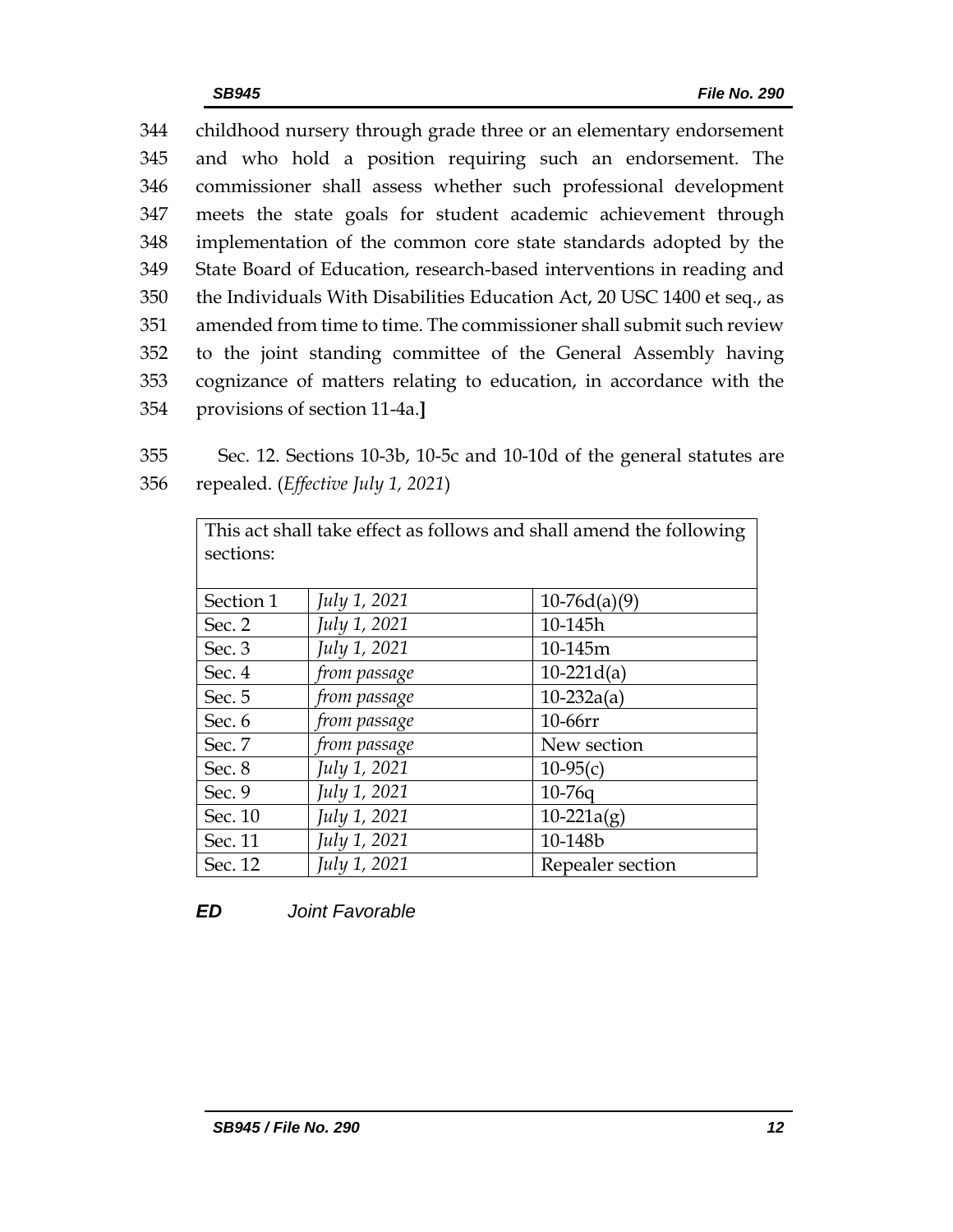*The following Fiscal Impact Statement and Bill Analysis are prepared for the benefit of the members of the General Assembly, solely for purposes of information, summarization and explanation and do not represent the intent of the General Assembly or either chamber thereof for any purpose. In general,*  fiscal impacts are based upon a variety of informational sources, including the analyst's professional *knowledge. Whenever applicable, agency data is consulted as part of the analysis, however final products do not necessarily reflect an assessment from any specific department.*

### *OFA Fiscal Note*

#### *State Impact:*

| <b>Agency Affected</b> | <b>Fund-Effect</b> | FY 22 \$  | FY 23 \$  |
|------------------------|--------------------|-----------|-----------|
| Education, Dept.       | GF - Revenue       | Potential | Potential |
|                        | Gain               |           |           |

Note: GF=General Fund

#### *Municipal Impact:* None

#### *Explanation*

The bill allows the attorney general, on behalf of the State Department of Education (SDE), to bring a lawsuit in state or federal court against any person or entity, including a charter management organization, if the department has reason to believe that the party has misused state funds or state resources. The bill requires the court to order repayment of damages to SDE when the misuse or damages is proven, which will result in a revenue gain to the General Fund if any such lawsuits are successfully pursued. The size of the potential revenue gain would be dependent on the court ruling.

The bill makes various other procedural, programmatic and technical changes that are not anticipated to result in a fiscal impact.

### *The Out Years*

The annualized ongoing fiscal impact identified above would continue into the future subject to court rulings.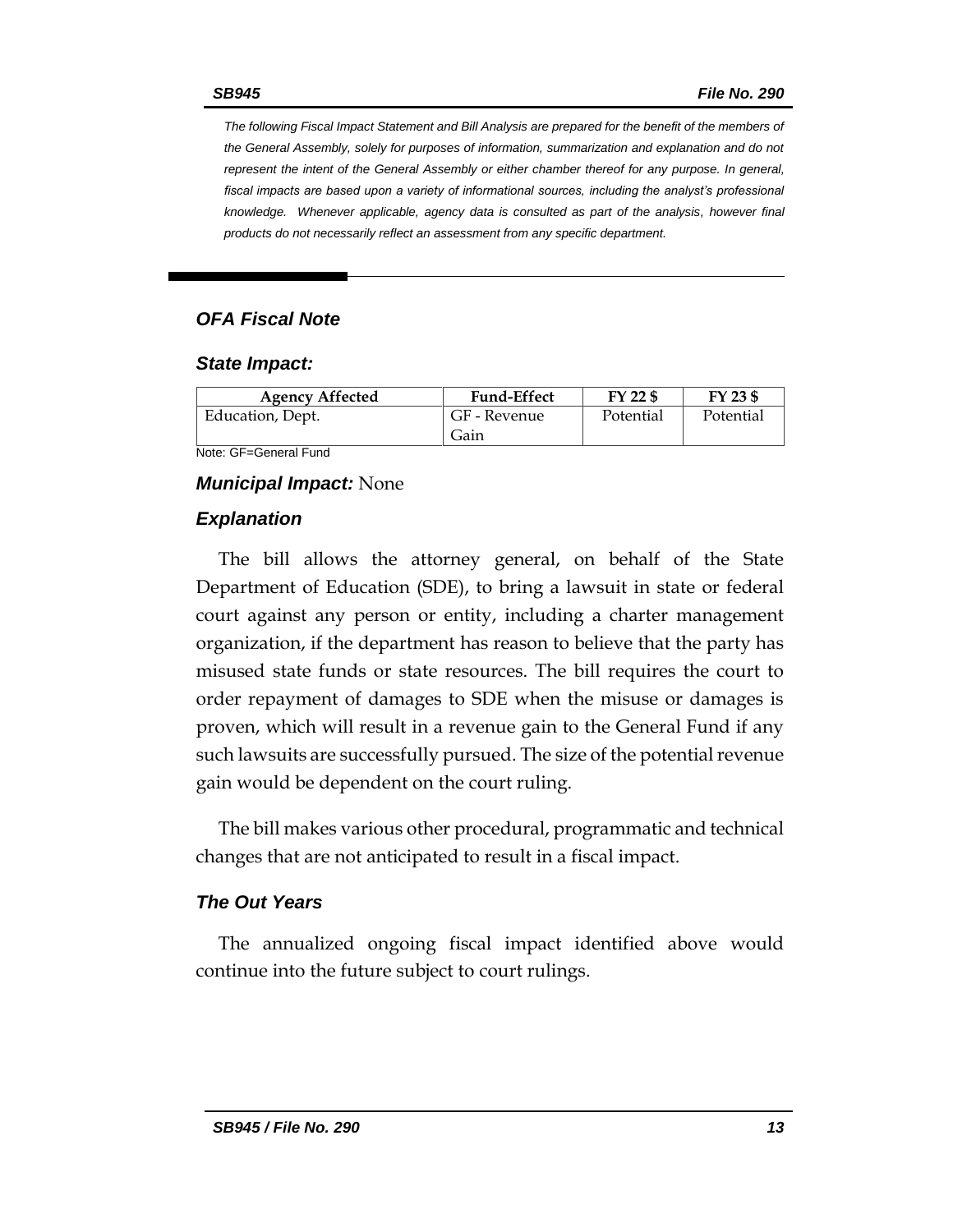### **OLR Bill Analysis**

**SB 945**

# *AN ACT IMPLEMENTING THE RECOMMENDATIONS OF THE DEPARTMENT OF EDUCATION.*

# **SUMMARY**

This bill makes the following changes in the education statutes:

- 1. requires planning and placement teams (PPTs) for special education students to write transition services into individualized education programs (IEPs) for all 14-year-olds (§ 1);
- 2. splits the elementary level bilingual education certificate into two and creates alternative methods by which candidates may fulfill the certificates' written competency requirement (§ 2);
- 3. requires the education commissioner, by January 1, 2022, to approve guidelines for bilingual STEM (science, technology, engineering, and mathematics) and humanities teaching certificate endorsements and establishes coursework eligibility requirements for high school bilingual STEM and humanities teachers (§ 2);
- 4. removes the grade point average (GPA) requirement for the resident teacher certificate and broadens its eligibility pool (§ 3);
- 5. requires charter school governing councils and cooperative arrangements to have their requested criminal history records checks for school personnel conducted in accordance with the federal National Child Protection Act of 1992 and the federal Volunteers for Children Act of 1998, in addition to state law (§§ 4  $& 5);$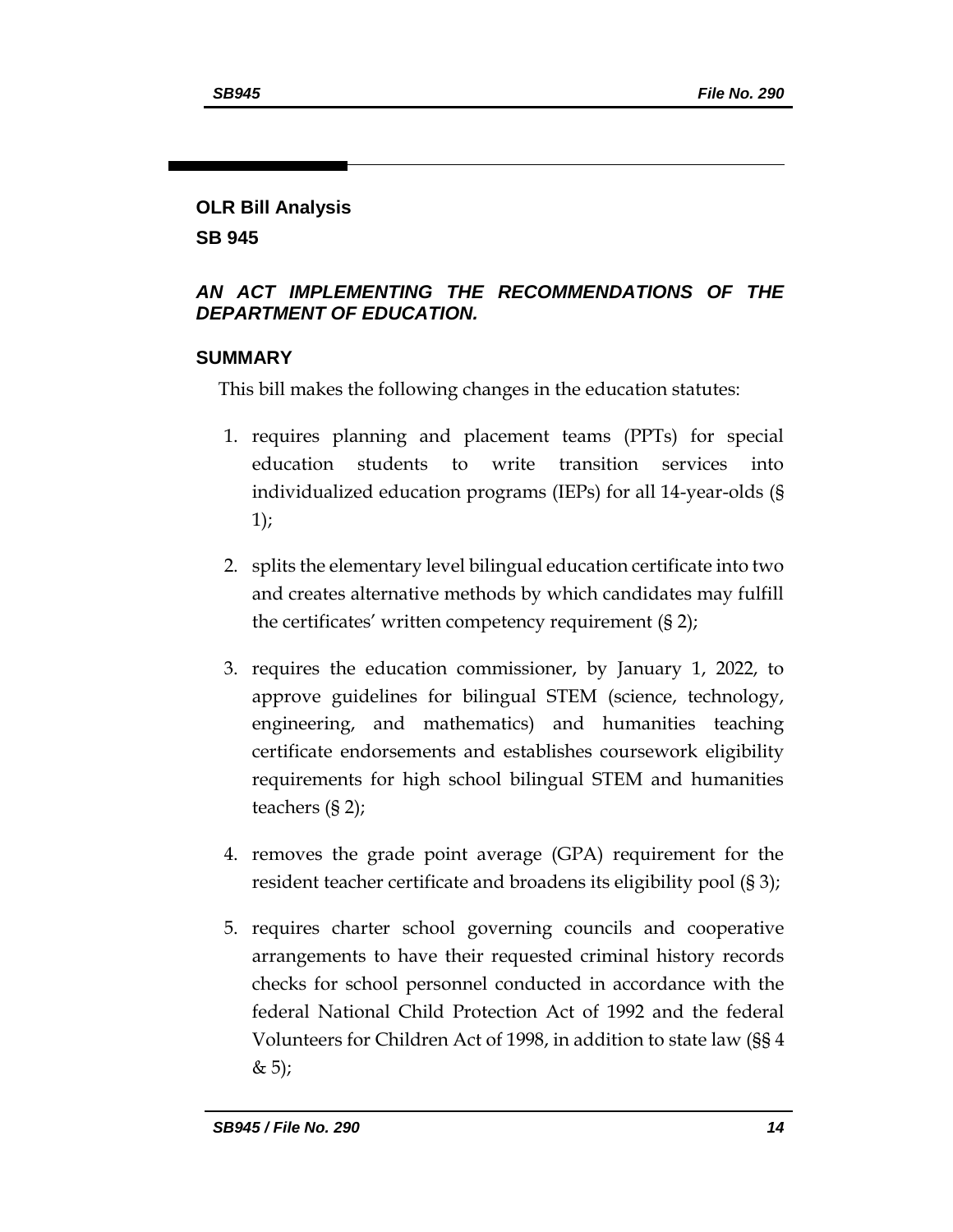- 6. removes the requirement that the criminal history records checks for charter school governing council or management organization members and certain contractors be conducted in accordance with the state law governing their procedure (§ 6);
- 7. allows the attorney general, on behalf of the State Department of Education (SDE), to bring a civil suit against an organization to recover misused state funds (§ 7);
- 8. clarifies the appointment process for the Technical Education and Career System (TECS) superintendent (§ 8);
- 9. creates a new PPT process that must occur before a student receiving special education services enrolls in TECS (§ 9); and
- 10. removes obsolete language from state law and repeals certain education reports and programs (§§ 10-12).

The bill also makes conforming and technical changes.

EFFECTIVE DATE: July 1, 2021, except the provisions on fingerprinting, criminal history records checks, and civil suits (§§ 4-7) take effect upon passage.

# **§ 1 — TRANSITION SERVICES IN SPECIAL EDUCATION**

Current state law requires a PPT to include a statement of transition service needs in a student's IEP when the child reaches age 14 and has autism spectrum disorder, or at an earlier age if the team finds it appropriate. The bill extends this requirement to all students of this age receiving special education services, regardless of their disability. The federal Individuals with Disabilities Education Act requires transition services to be written into eligible students' IEPs beginning at age 16. States are free to require this at an earlier age (20 U.S.C. §  $1414(d)(1)(A)(i)(VIII)(bb)).$ 

Under the bill, IEPs for all 14-year-olds must include the following, as required under current law for students with autism spectrum disorder: (1) appropriate, measurable postsecondary goals based on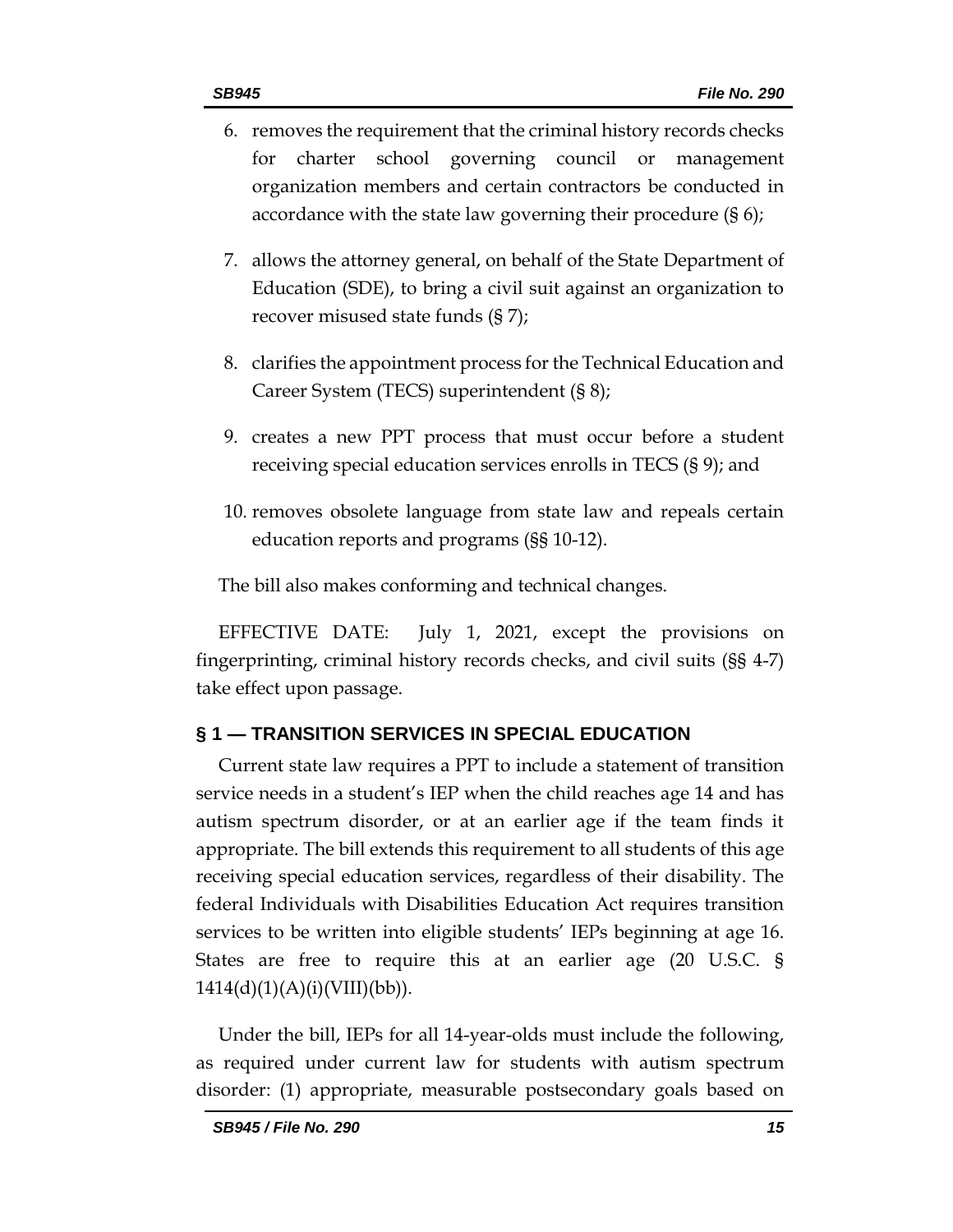age-appropriate transition assessments related to training, education, employment, and, where appropriate, independent living skills and (2) transition services, including courses of study, needed to assist the child in reaching those goals. As under existing law, the IEPs must be updated annually.

### **§ 2 — BILINGUAL TEACHING**

# *Elementary Bilingual Teacher Certificate*

The bill restructures the elementary bilingual teacher certificate, splitting it into two separate certificates by grade level as of July 1, 2021. Currently, the certificate allows its holder to teach grades kindergarten through 8. Beginning July 1, 2021, the bill splits the certificate into one kindergarten through grade 9 elementary certificate and one grade 4 through 9 middle grades certificate.

# *Bilingual Teacher Certification Written Competency Requirement*

Beginning July 1, 2021, the bill creates an alternative method by which candidates for bilingual teacher certification may fulfill the written competency requirement in English or the second language. Under the bill, as an alternative to passing an examination or demonstrating competency through another SDE-approved method if an exam is not available, candidates may fulfill the requirement by holding a bachelor's degree or its equivalent from a regionally accredited higher education institution that delivers instruction in that language.

# *Bilingual Humanities and STEM High School Courses and Teachers*

The bill requires the education commissioner to approve guidelines by January 1, 2022, for unique endorsements to authorize the teaching of bilingual humanities and STEM high school courses. Additionally, the bill establishes coursework eligibility requirements for these teachers.

Under the bill, certified bilingual education teachers who have completed at least 15 semester hours of credit in combined content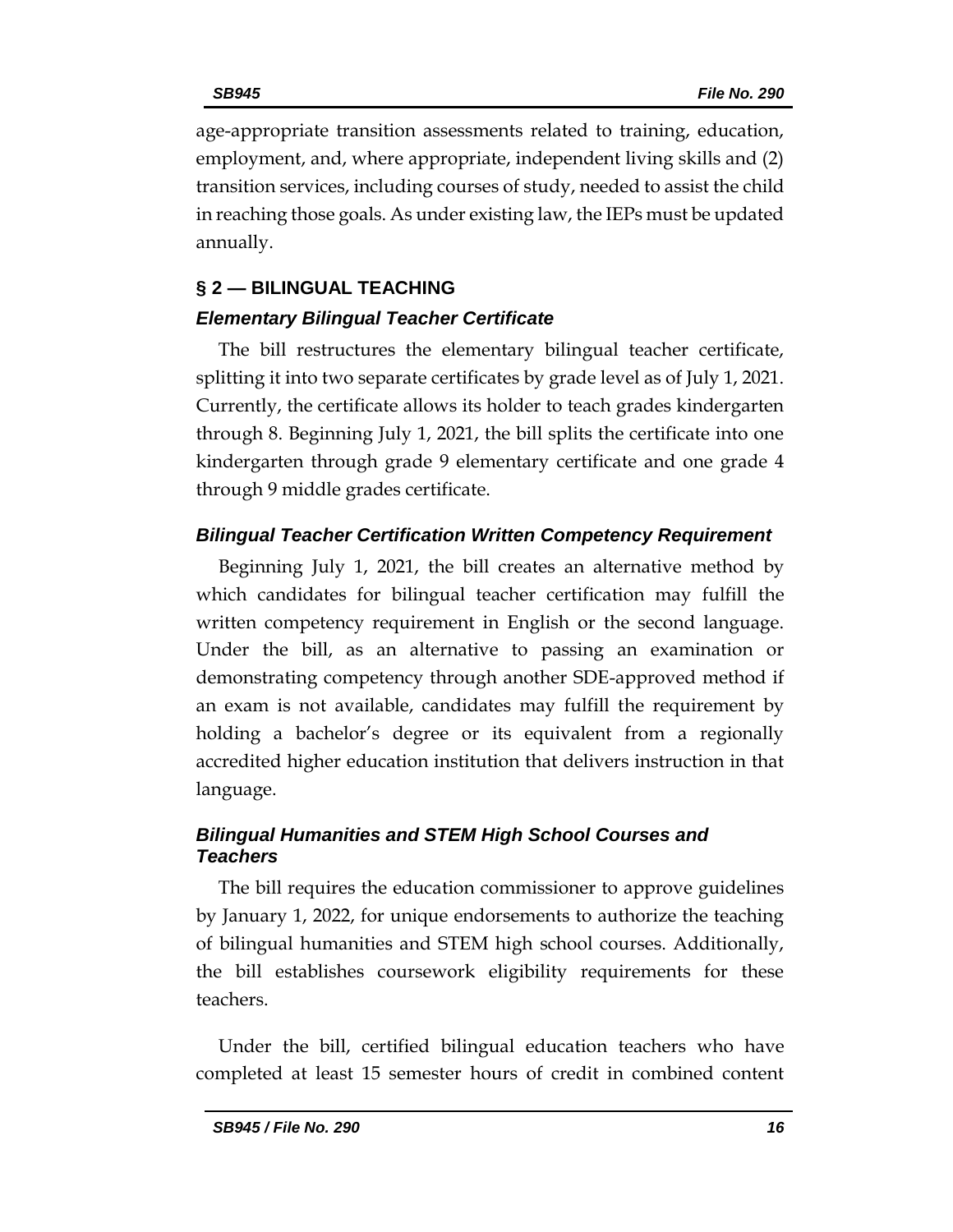coursework in the humanities or STEM may teach bilingual high school courses in the applicable field. A certified teacher who does not hold a bilingual education endorsement is eligible to teach these courses if he or she completes (1) 15 semester hours of credit in combined content coursework in the humanities or STEM, as appropriate and (2) the required coursework and testing for a bilingual endorsement.

# **§ 3 — RESIDENT TEACHER CERTIFICATE**

The resident teacher certificate allows a person to teach in Connecticut public schools while enrolled in an alternate route to certification (ARC) program. The bill changes the academic and training eligibility requirements for the certificate, but maintains the degree requirements, as shown in the table below.

|                          | <b>Requirements Under Current</b><br>Law                                                                                              | <b>Requirements Under</b><br>the Bill                                                                                                                                       |
|--------------------------|---------------------------------------------------------------------------------------------------------------------------------------|-----------------------------------------------------------------------------------------------------------------------------------------------------------------------------|
| Degree<br>requirements   | Holds a bachelor's degree from<br>an accredited higher education<br>institution                                                       | Unchanged                                                                                                                                                                   |
| Academic<br>requirements | Possesses a 3.0 GPA and<br>achieved a qualifying score on a<br>State Board of Education (SBE)-<br>approved subject area<br>assessment | Either (1) completed a major or<br>30 semester hours of content-<br>specific credit or (2) achieved a<br>qualifying score on an SBE-<br>approved subject area<br>assessment |
| Training<br>requirements | Is enrolled in an SBE-approved<br>ARC program that meets federal<br>guidelines                                                        | Is enrolled in either an SBE-<br>approved (1) ARC program or<br>(2) post-bachelor's degree<br>program leading to educator<br>certification                                  |

**Table 1: Changes to Resident Teacher Certification Requirements Under HB 945**

# **§§ 4-6 — CRIMINAL HISTORY RECORDS CHECKS FOR SCHOOL PERSONNEL**

# *Reclassification of Nongovernmental Entities (§§ 4 & 5)*

In the state laws governing criminal history checks for school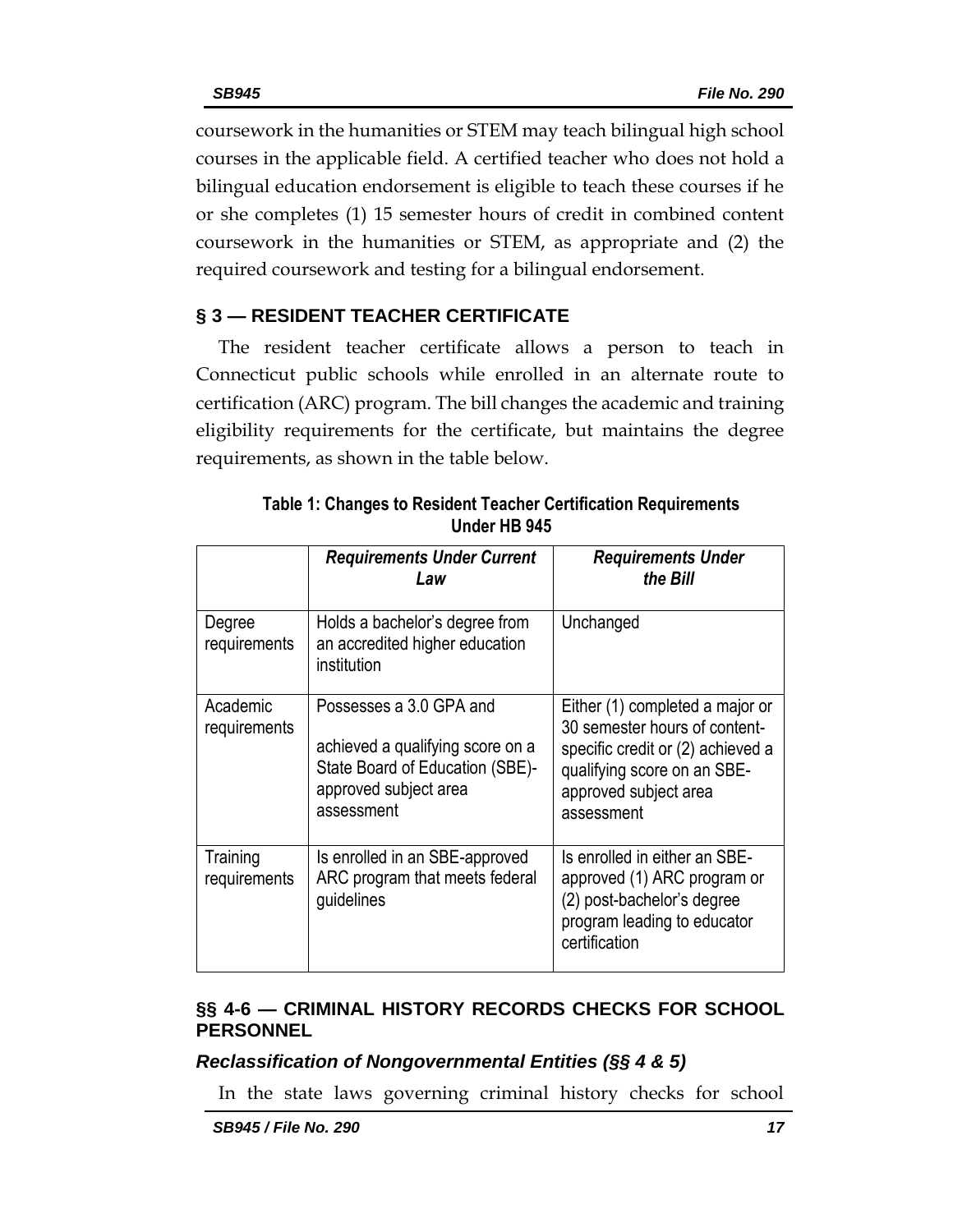personnel, the bill removes state or local charter school governing councils and cooperative arrangements from the classification of "eligible school operators." It adds cooperative arrangements to the "nongovernmental school operators" classification in the background check law. (Charter school governing councils are already a member of this class; in current law, they are classified as both eligible and nongovernmental school operators.) These classification changes clarify that both charter school governing councils and cooperative arrangements must have their requested criminal history records checks conducted in accordance with the federal National Child Protection Act of 1992 and the federal Volunteers for Children Act of 1998, in addition to state law.

# *Charter School Governing Council and Charter Management Organization Members (§ 6)*

Under current law, charter school governing council members, charter management organization members, and contractors with direct student contact who are doing business with a state or local charter school must submit to state and national criminal history records checks. The bill removes the requirement that the criminal history records checks for these individuals be conducted in accordance with the state law governing their procedure (CGS § 29-17a; see BACKGROUND).

# **§ 7 — RECOVERY OF MISUSED STATE FUNDS**

The bill allows the attorney general, on SDE's behalf, to bring a lawsuit in state or federal court against any person, firm, corporation, business, or combination of these, including a charter management organization, if the department has reason to believe that the party has misused state funds or state resources. The claim may (1) enjoin (i.e., prohibit) the parties from continuing the conduct and (2) seek repayment of funds, as well as damages.

The bill also gives the attorney general the express right to (1) depose any witness who he believes, or has reason to believe, has information relating to the claim and (2) take depositions in other states and use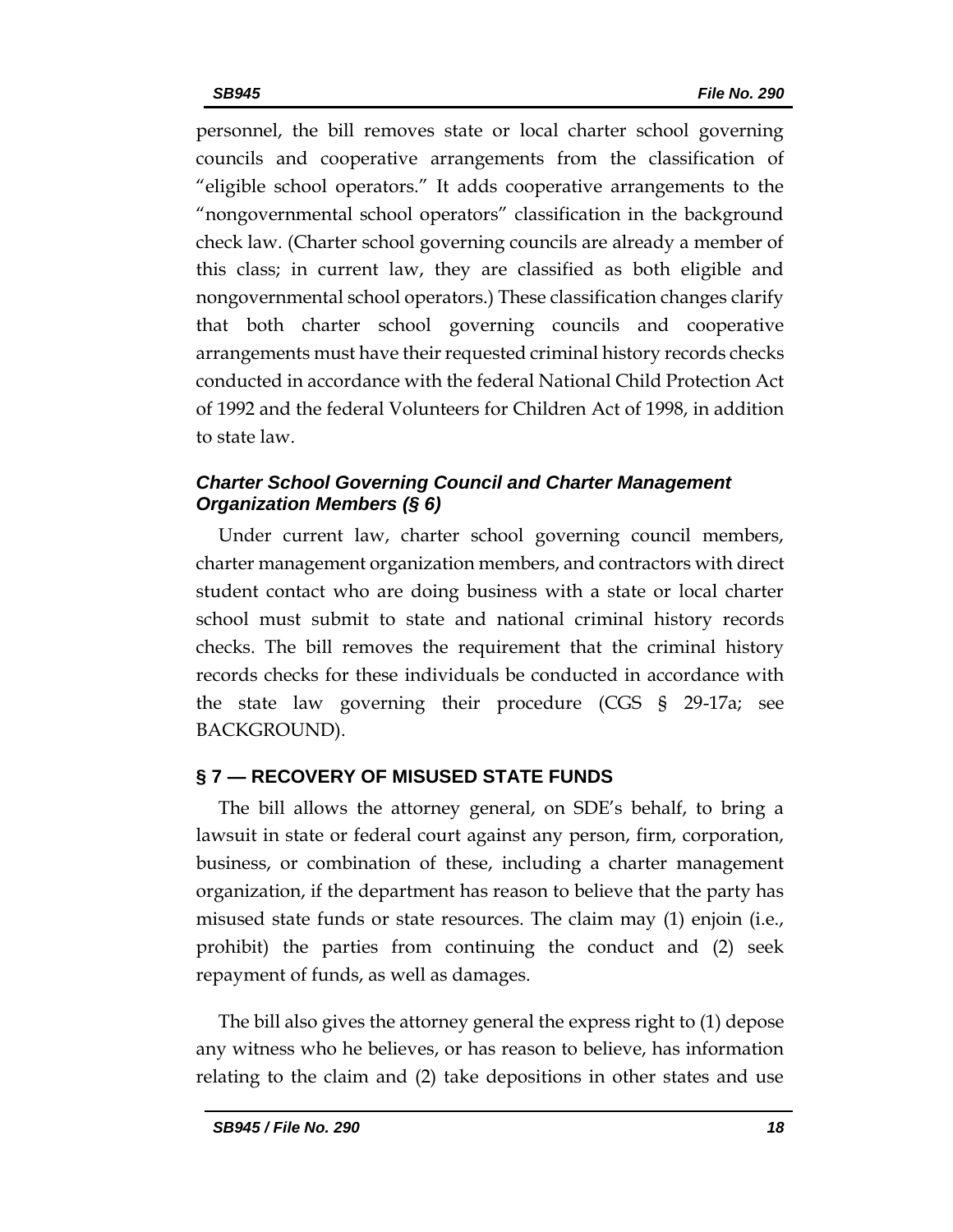other states' laws on the taking of depositions.

The bill requires the court to order repayment of damages to SDE when the misuse of state funds or resources or damages is proven by a preponderance of the evidence. It also gives the court the right to award treble damages.

### **§ 8 — TECS SUPERINTENDENT**

The bill clarifies the appointment process for the TECS superintendent by removing one provision from current law that conflicts with another. It clarifies that the TECS board may recommend a candidate for TECS superintendent to the education commissioner, who may hire or reject any recommended candidate. It removes the conflicting provision that requires the TECS board and the education commissioner to jointly recommend a superintendent candidate to SBE.

### **§ 9 — TECS SPECIAL EDUCATION SERVICES**

Under current law, if a PPT determines that a student's special education services prevent him or her from participating in the TECS vocational education program, then the student must be referred back to the sending school district to attend school there under an IEP.

The bill instead requires the student's sending district to convene a PPT meeting before a student enrolls in a technical education and career school. The meeting's purpose is to ensure that the student's IEP reflects the current supports and services that he or she requires to access a free, appropriate public education in the least restrictive environment. The bill also requires a TECS representative to be invited to the meeting.

### **§§ 10-12 — OBSOLETE LANGUAGE AND REPEALERS**

The bill removes from statute any reference to the obsolete academic advancement program, which allowed students to graduate from high school early (§§ 10  $\&$  12). It also removes the requirement that the education commissioner annually review and assess professional development for professional educators with an early childhood nursery through grade three endorsement or an elementary endorsement (§ 11).